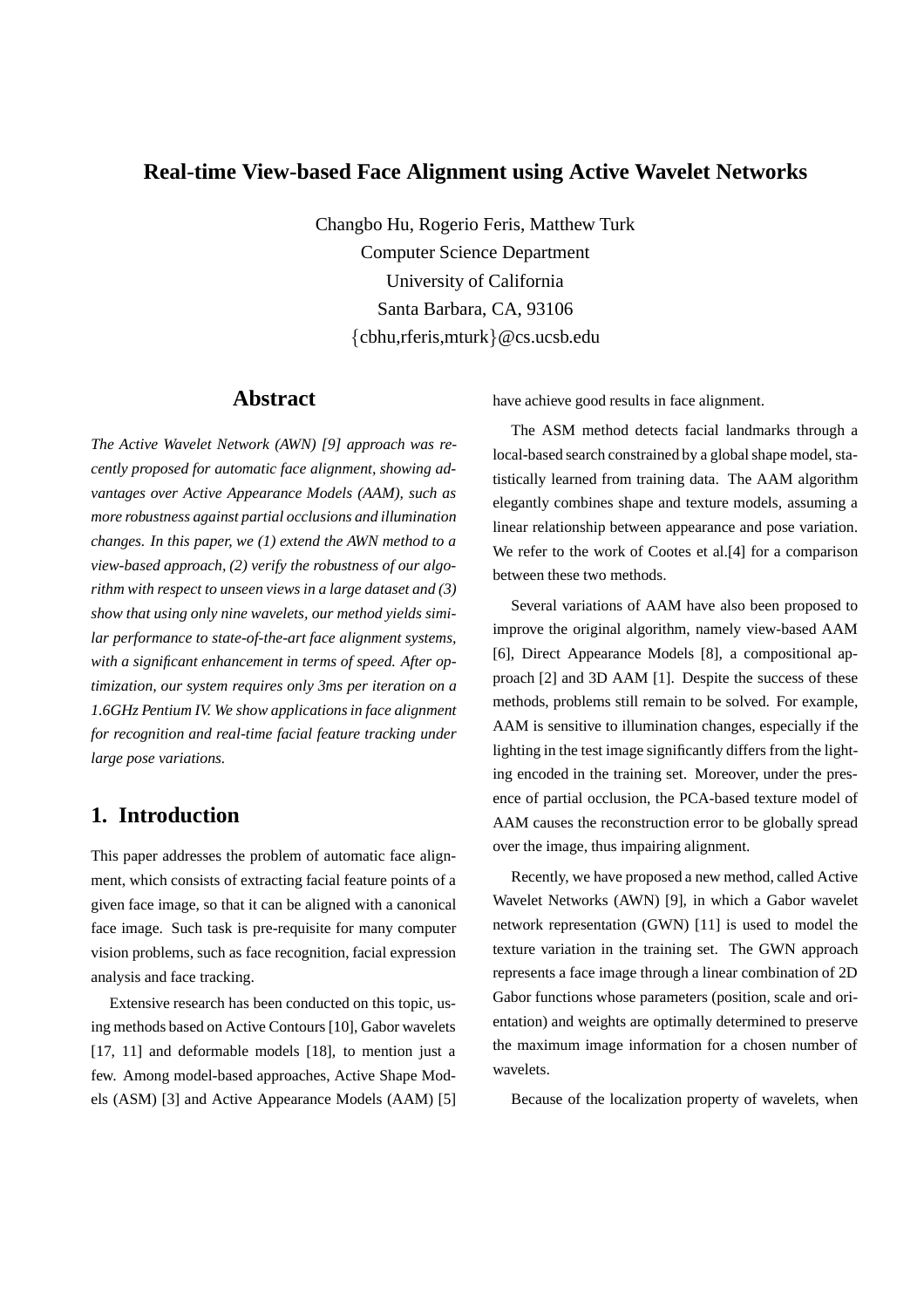

**Figure 1: (a) Partial occluded image. (b) PCA reconstruction. Note that the error is spread over the image. (c) Wavelet reconstruction.**

partial occlusion or highlight illumination problems arise, the matching is more robust than with AAM. Figure 1 illustrates a comparison between PCA and a Gabor wavelet reconstruction for a partial occluded face image. Note that the error is globally spread over the image in PCA, whereas it remains local in the wavelet representation.

In this paper, we improve our work in the following aspects:

- We extend the AWN method to a view-based approach, allowing robust facial feature tracking under large pose variations.
- We verify the robustness of the AWN algorithm with respect to unseen faces in a large dataset. A real-time, fully automatic face alignment system is presented, with evaluation in FERET database.
- We demonstrate that using only nine wavelets, our method yields accuracy similar to state-of-the-art face alignment systems [5, 3], while posing a significant enhancement in terms of speed. Implemented on a conventional desktop computer, the AWN algorithm requires only 3ms per iteration. In general, given a good initialization, at most ten iterations are sufficient for good convergence.

The remainder of this paper is organized as follows. In Section 2, we present the AWN approach for face alignment, whereas Section 3 describes the extension to a viewbased approach. Section 4 covers our experimental results and Section 5 concludes the paper with final remarks and future work.



**Figure 2: (a) Labelled training image. (b) Shape-free texture.**

# **2. Active Wavelet Networks**

In this section, we introduce active wavelet networks for face alignment. Our method starts with a training set, in which each image is labelled with landmark points on the subject's face. Thus, each sample has a labelled shape and an image texture.

Consider the training set of shape and texture to be  $\Omega =$  $\{(\mathbf{x}_i, \mathbf{g}_i^x)\}, i = 1...N$ , where N is the number of training images,  $\mathbf{x}_i = \{(x_j^i, y_j^i)\}, j = 1...M$ , is a shape specified by a set of M points, and  $\mathbf{g}_i^x$  is the texture enclosed by the shape  $\mathbf{x}_i$ . We model the shape variation by PCA, and the texture is represented by a GWN model. We will describe the shape model and the GWN texture representation in the following subsections.

### **2.1. Statistical Shape Model**

Given the training set, all shapes are aligned to a common coordinate frame and then the shape variation can be modelled by PCA in a lower dimensional shape space. So, a normalized shape **x** can be approximated as:

$$
\mathbf{x} = \bar{\mathbf{x}} + \mathbf{Pb} \tag{1}
$$

where  $\bar{x}$  is the mean shape, **P** is a set of orthogonal modes of variation and **b** is a set of shape parameters. Using the shape landmarks as control points, we can warp the training images to the mean shape. Figure 2 illustrates a labelled image and its texture warped into the mean shape. The set of shape-free textures  $G = {\mathbf{g}^{\bar{x}}_i}, i = 1...N$  is used to learn the GWN representation, as described next.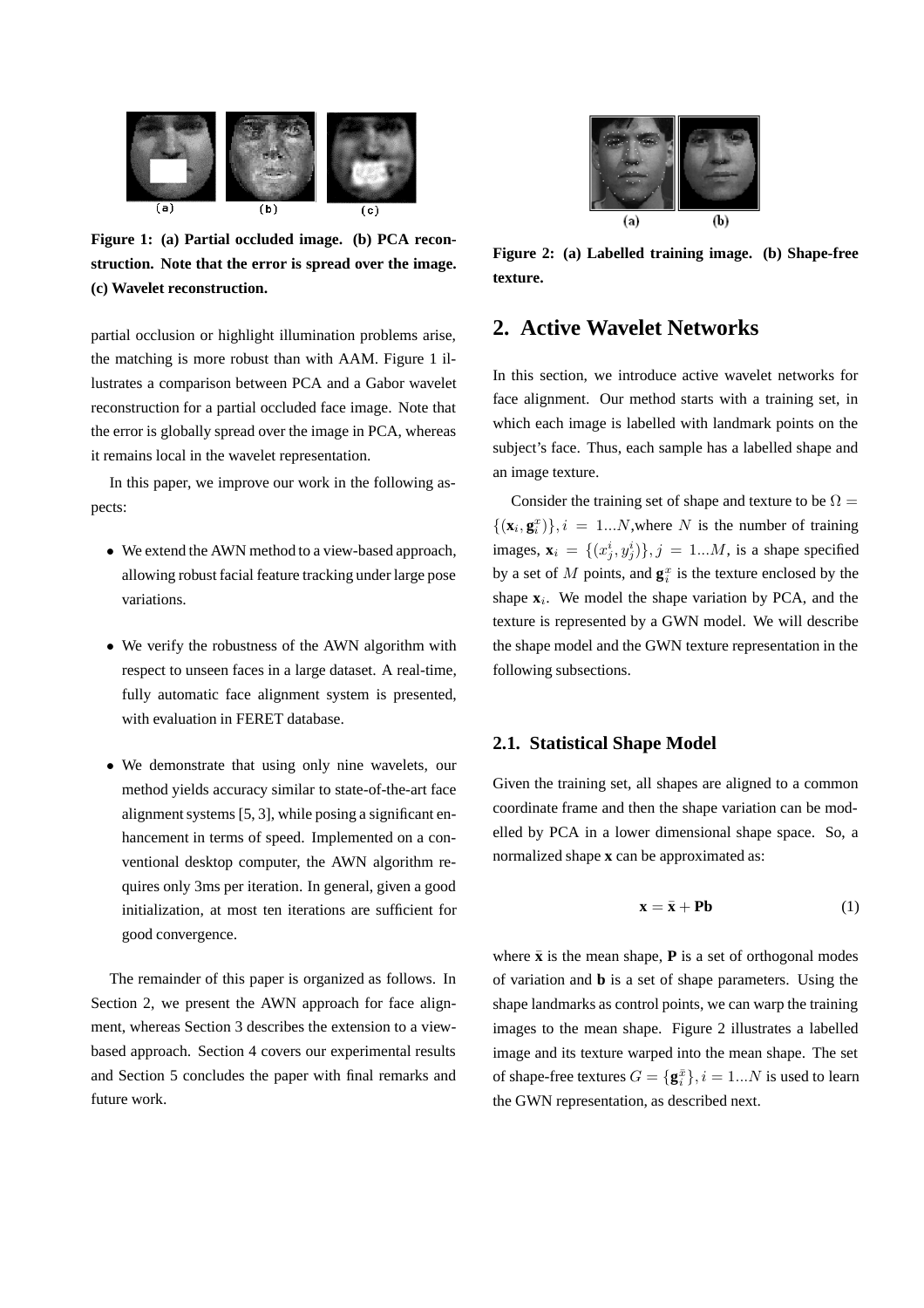#### **2.2. Wavelet Network Model**

We have used a wavelet network to model the face texture as an alternative to Principal Component Analysis in standard AAM. As already mentioned, the use of spatially localized wavelets allows more robustness with respect to partial occlusions and illumination changes.

The constituents of a wavelet network are single wavelets and their associated coefficients. We adopted the odd-Gabor function as the mother wavelet. It is well known that Gabor filters are recognized as good feature detectors and provide the best trade-off between spatial and frequency resolution [14]. Considering the 2D image case, each single odd Gabor wavelet can be expressed as follows:

$$
\psi_{\mathbf{n}}(\mathbf{x}) = \exp\left[-\frac{1}{2}(\mathbf{S}(\mathbf{x}-\mu))^T(\mathbf{S}(\mathbf{x}-\mu))\right] \times \sin\left[\left(\mathbf{S}(\mathbf{x}-\mu))^T\begin{pmatrix}1\\0\end{pmatrix}\right]
$$
(2)

where  $\bf{x}$  represents image coordinates and  $\bf{n}$  $(s^x, s^y, \theta, \mu^x, \mu^y)$  are parameters which compose the terms **S** =  $\begin{pmatrix} s^x \cos \theta & -s^y \sin \theta \\ s^x \cos \theta & s^y \end{pmatrix}$  $s^x \sin \theta$   $s^y \cos \theta$ <br>ing orientation are  $\setminus$ , and  $\mu =$  $\left( \begin{array}{c} \mu^x \\ y \end{array} \right)$  $\mu^{y}$ <br> $\mathbf{r}$ <sup>2</sup>  $\setminus$ , that allow scaling, orientation, and translation. A Gabor wavelet network for a given image consists in a set of  $n$  wavelets  $\{\psi_{n_k}\}\$  and a set of associated weights  $\{w_k\}\$ , specifically chosen so that the GWN reconstruction:

$$
\hat{I}(\mathbf{x}) = \sum_{k=1}^{n} w_k \psi_{\mathbf{n}_k}(\mathbf{x})
$$
\n(3)

best approximates the target image. We modified the original formulation of GWNs to allow the optimization of a single GWN in a set of shape-free images, obtained through warping, as described in previous section.

#### **2.2.1 Calculation of Wavelet Parameters**

Assuming that we have a set of shape-free face images of different people,  $\{g_i^{\bar{x}}\}, 1 \leq i \leq N$ , that are truncated to the region that the face occupies, we calculate the GWN representation parameters as follows:

1. Randomly drop  $n$  wavelets of assorted position, scale, and orientation, within the bounds of the normalized face images.



Number of Wavelets

## **Figure 3: The image shows a facial reconstructions with variable accuracy, considering (from left to right) 52, 116 and 216 wavelets.**

2. Perform gradient descent (via Levenberg-Marquardt optimization) over the set of wavelet parameters to minimize the total sum of differences between the training images and their wavelet reconstructions:

$$
\arg\min_{\mathbf{n}_k, w_{ik}} \left\| \sum_{i=1}^N (\mathbf{g}_i^{\bar{x}} - \sum_{k=1}^n w_{ik} \psi_{\mathbf{n}_k}(\mathbf{x})) \right\|^2 \tag{4}
$$

One advantage of the GWN approach is that one can trade-off computational effort with representational accuracy, by increasing or decreasing the number  $n$  of wavelets (see Figure 3).

#### **2.2.2 Calculation of Texture Parameters**

In the standard Shape-AAM method, the texture parameters for a given image are computed by projecting the image into an eigenspace learned from the training set. In our method, the texture parameters  $\{t_k\}, k = 1...n$  correspond to wavelet coefficients, obtained by projecting the image into the learned wavelet subspace.

For an orthogonal wavelet basis, these coefficients may be calculated by simple inner products of the image with each wavelet function  $\psi_{n_k}$ , which guarantees an optimal image reconstruction (in the least square sense). However, Gabor functions are not orthogonal, so the texture parameter cannot be computed by inner products of the image with the wavelet functions. In this case, we need to consider a family of dual wavelets  $\tilde{\Psi} = {\tilde{\psi}_{n_1} \dots \tilde{\psi}_{n_n}}$  [7] to obtain the set of coefficients (or texture parameters) that leads to an optimal image reconstruction. The wavelet  $\tilde{\psi}_{n_i}$  is the dual wavelet of the wavelet  $\psi_{n_i}$  iff  $\langle \psi_{n_i}, \tilde{\psi}_{n_j} \rangle = \delta_{i,j}$ .

Given a normalized face image **g** and a set of optimized wavelets  $\Psi = {\psi_{\mathbf{n}_1}, \dots, \psi_{\mathbf{n}_N}}$ , the texture parameters are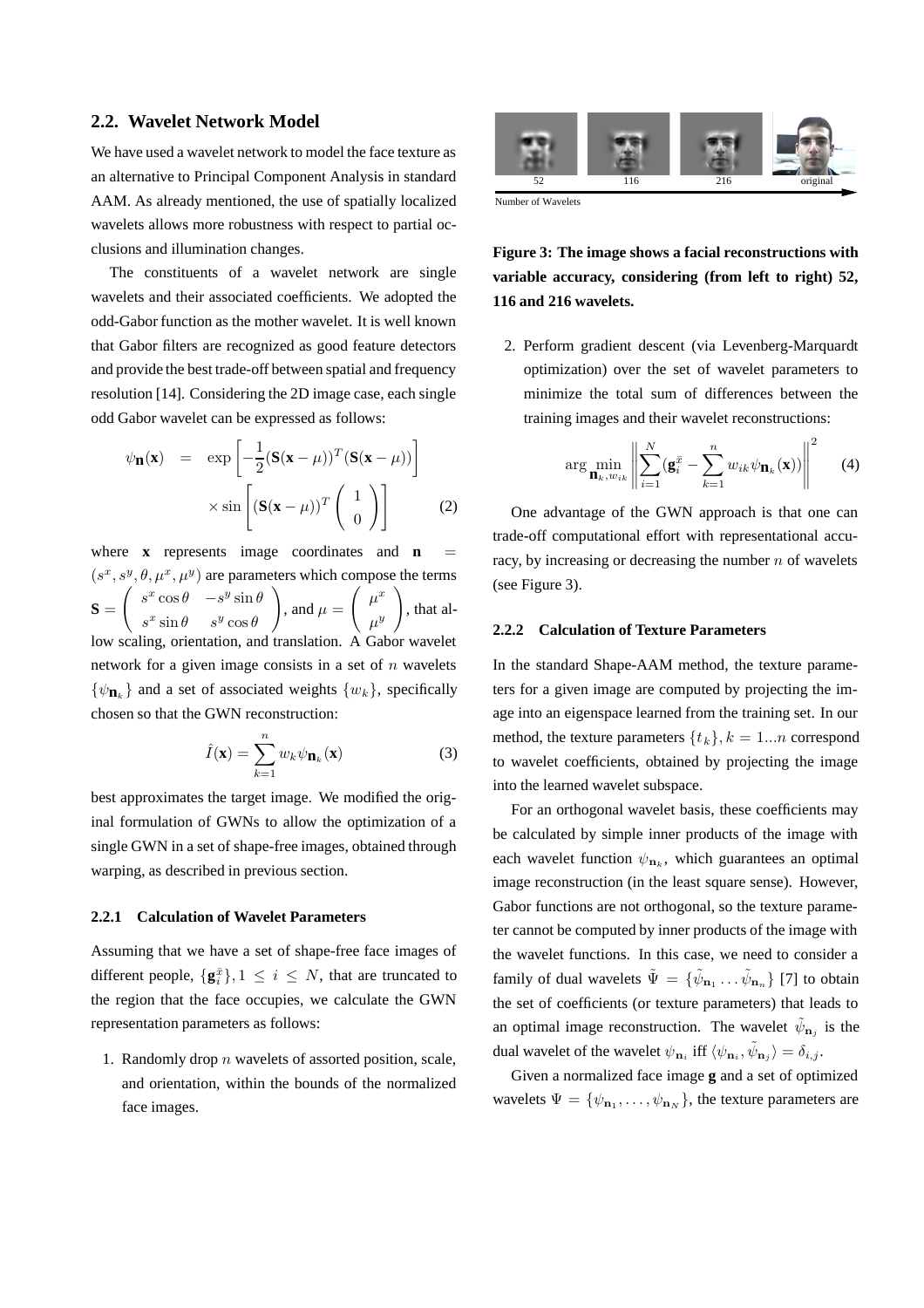given by:

$$
t_k = \langle \mathbf{g}, \tilde{\psi}_{\mathbf{n}_k} \rangle. \tag{5}
$$

It can be shown that  $\tilde{\psi}_{n_k} = \sum_l (A^{-1})_{k,l} \psi_{n_l}$ , where A is the wavelet interference matrix, with  $A_{k,l} = \langle \psi_{n_k}, \psi_{n_l} \rangle$ .

It is important to mention that we can associate each wavelet and its respective dual function with lookup tables, which are computed beforehand. Such tables store only the values of the wavelets within their spatial support, significantly increasing efficiency in subspace projection and reconstruction.

### **2.3. AWN Search**

Given a new face image, and a rough estimation of face pose, the search process aims to determine shape and pose parameters that best fit the model into the new image. The AWN search algorithm is a variation of the Shape-AAM method, where the main difference is the calculation of texture parameters and image reconstruction, which are based on the GWN model.

Let  $g^{\bar{x}}$  be the normalized image enclosed by a shape **x** and  $\hat{\mathbf{g}}^{\bar{x}}$  its GWN reconstruction. The residual between both images is:

$$
\delta \mathbf{g} = \mathbf{g}^{\bar{x}} - \hat{\mathbf{g}}^{\bar{x}} \tag{6}
$$

The residual  $\delta g$  is used to drive the shape parameters **b** and the affine pose parameters **p**, assuming a linear relationship:

$$
\delta \mathbf{b} = \mathbf{B} \delta \mathbf{g}, \quad \delta \mathbf{p} = \mathbf{P} \delta \mathbf{g} \tag{7}
$$

where the two regression matrices **B** and **P** are computed offline, by perturbing the face model parameters on training data. Our search algorithm can be described as follows.

Given a new face image, a starting shape **x** and pose **p**,

- 1. Sample the image enclosed by the current shape and normalize it to obtain  $g^{\bar{x}}$
- 2. Use GWN to compute texture parameters using eq. 5 and reconstruct the texture  $\hat{\mathbf{g}}^{\bar{x}} = \sum_{k=1}^{n} t_k \psi_{\mathbf{n}_k}$ .
- 3. Compute the residual using eq. 6
- 4. Predict the the shape and the pose parameters using eq. 7.

5. If the change of  $\delta$ **g** is small enough or the maximum number of iterations was reached, stop; else go to step 1.

A successful search results in a AWN model that is well aligned with the input face image.

# **3. View-based AWN**

In this section, we extend the AWN algorithm to a viewbased approach, so that it is capable of handling significant face pose changes.

View-based approaches [6, 13] have been successfully applied in many computer vision problems. Rather than relying on an explicit 3D model, a set of 2D models corresponding to different views are used to handle pose variations.

We extend the AWN method, discussed in the previous section, to allow face alignment under different views. Basically, the whole range of views, from profile to profile, is partitioned into several subranges, and one AWN model is trained to represent the shape and texture of each subrange.

Specifically, we use 5 view ranges:  $[-90^\circ, -50^\circ]$ , [−55*<sup>o</sup>*, <sup>−</sup>10*<sup>o</sup>*], [−15*<sup>o</sup>*, 15*<sup>o</sup>*], [10*<sup>o</sup>*, 55*<sup>o</sup>*] and [50*<sup>o</sup>*, 90*<sup>o</sup>*] with <sup>0</sup>*<sup>o</sup>* being the frontal view. Given a set of training images in each subrange, each AWN model is trained as described in Sections 2.1 and 2.2.

Due to symmetry, we just need to train 3 models for the ranges [−15*<sup>o</sup>*, 15*<sup>o</sup>*], [10*<sup>o</sup>*, 55*<sup>o</sup>*] and [50*<sup>o</sup>*, 90*<sup>o</sup>*]. Figure 4 illustrates some labelled training samples for the considered views, with their respective shape-free texture.

View-based alignment in a new face image is achieved by (1) selecting the appropriate view model and (2) running AWN search as described in Section 2.3. The first task may be accomplished in several ways. For example, a pose estimator [12] could be used to select the view range. Another way is to run the AWN search for the view models in parallel and select the best match.

In our implementation, model selection is achieved during tracking. In the initial frame, we assume we have a frontal view, and the AWN model corresponding to the view range [−15*<sup>o</sup>*, 15*<sup>o</sup>*] is used. Then, a feature-based head pose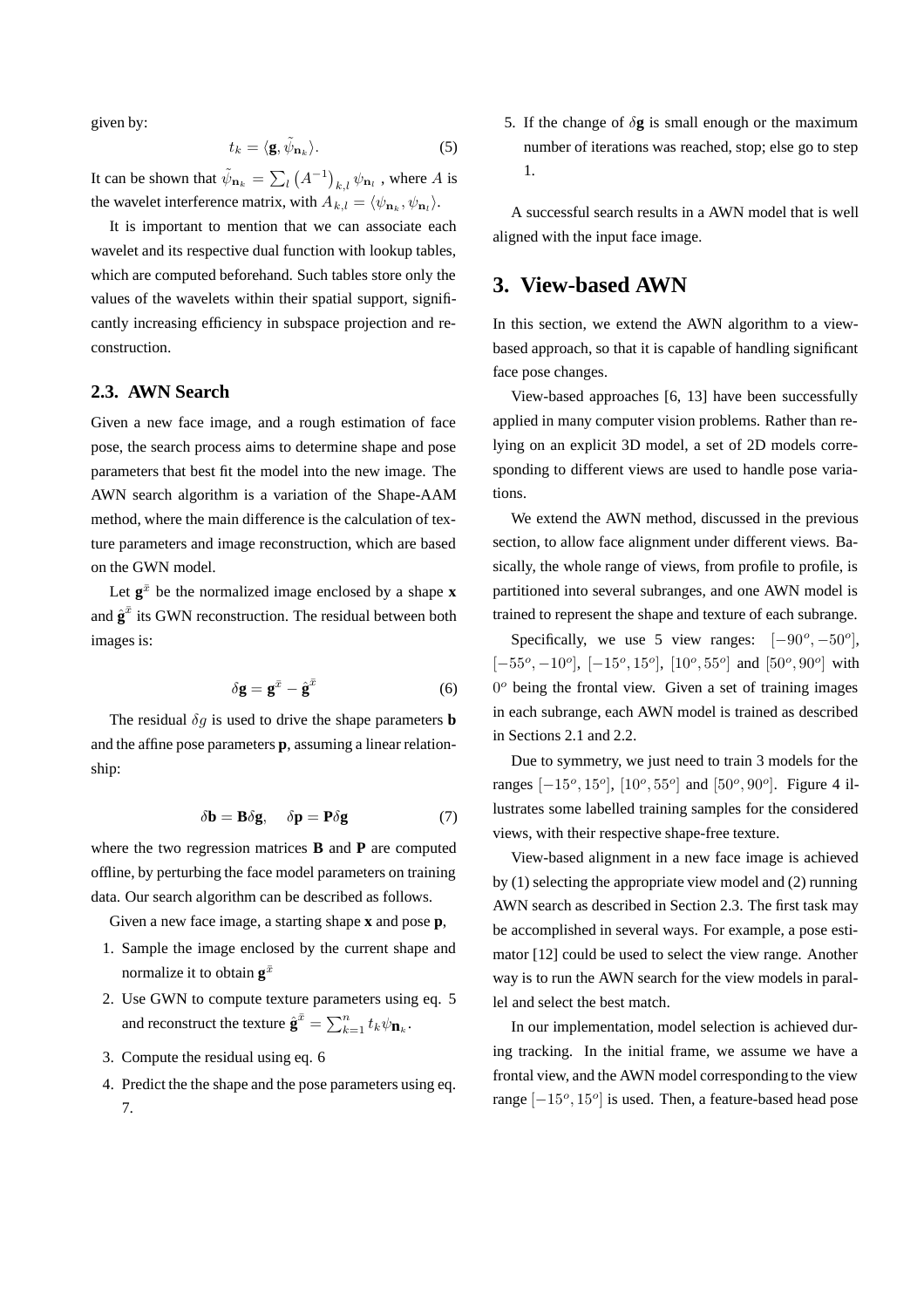

**Figure 4: Examples of labelled training samples in different view subranges, with respective shape-free normalized faces.**

estimation [15] is used to select the model for the next video frame.

Our head pose estimator uses a subset of the shape feature points, located by the AWN algorithm, to determine the 3D transformation from a face reference frame to the camera reference frame. This is achieved by finding a leastsquares fit between a generic 3D model of facial features and the tracked features, under weak perspective (see [15] for more details). Note that the view subranges overlap, so that a rough head pose estimation is sufficient for selecting the appropriate model.

### **4. Experimental Results**

We start by showing that the AWN method may run extremely fast , while providing results as accurate as the Active Appearance Model (AAM) algorithm.

We have learned the AWN and AAM models in a training set containing 40 face images of different individuals. We derived a statistical shape model using a 15-dimensional eigenspace, capturing 98% of variation in the training set. The texture model for AAM was built using 75 modes, also capturing 98% of the total texture variation.

Using only nine wavelets, the AWN method yields similar performance to AAM in a small test database of 90 images (128x192 pixels) of different individuals, under normal conditions. Figure 5 (top) shows the average error per shape point for both methods for each image in the test set. The range of initial location for good convergence is about



**Figure 5: Top: Comparison of accuracy of AWN with nine wavelets and AAM. The two methods achieve similar performance. Bottom: number of iterations required for each image.**

8 pixels for both methods. The initial model location was randomly chosen with maximum range of 8 pixels from the ground-truth.

Figure 5 (bottom) shows the number of iterations for AWN and AAM in each test image, where AWN offers a slight advantage over AAM. After code optimization, our method requires only 3ms per iteration on a Pentium IV 1.6 GHz, with 512MB of RAM.

We also verified the robustness of the AWN algorithm with respect to unseen faces in a large dataset. More than 3000 frontal view face images of FERET database were used to evaluate a *real-time*, fully automatic face alignment system for face recognition.

The system is composed of a face detector module, recently proposed by Viola and Jones [16], which provides initialization for our AWN method. As ground truth, we used four facial feature points, namely the position of two eyes, nose and mouth.

Figure 6 shows the correct feature localization rate for all test set. A feature was counted as accurately detected if it was localized to within 4 pixels of the ground-truth, in images of 128x192 pixels.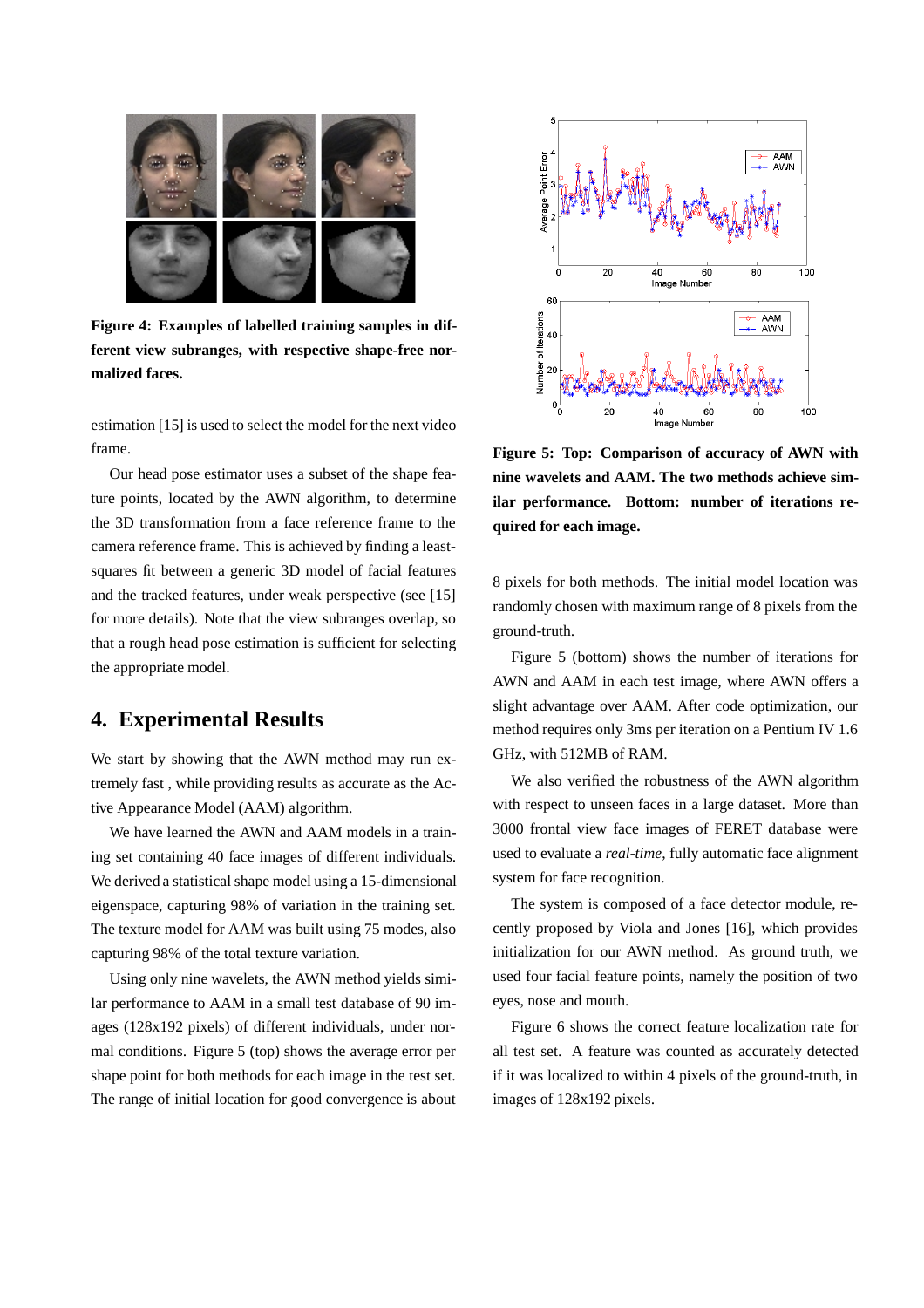| Feature   | <b>Detect Rate</b> |
|-----------|--------------------|
| Left Eye  | 96%                |
| Right Eye | 96%                |
| Nose      | 91%                |
| Mouth     | 92%                |

**Figure 6: Feature localization results of our fully automatic system in more than 3000 FERET images. Face detection and face alignment take, in average, 100ms and 24ms per image, respectively.**

Examples of correctly aligned face images are shown in Figure 7. Note that our method is quite robust to people with facial hair, wearing glasses, and exhibiting different facial expressions. In general, misalignments occurred due to significant illumination changes or when the position and scale of the face provided by the face detector falling outside the range supported by our algorithm. A multi-resolution approach could be used to enlarge the range and get even better results.

In this experiment, the average number of iterations for the AWN method was eight, thus requiring about 24ms to perform alignment. The face detector module requires about 100ms to process an image. Hence, the final system works in 124ms.

For the view-based approach, we collected a set of 68 sequences of 34 people, with two sequences per person. In each subrange, We selected 68 images for training. The speed and the localization accuracy is the same for the frontal view case.

We verified that our approach can be reliably applied for real-time facial feature tracking under large pose variation. Figure 8 shows some samples from a video sequence tracking demo.

As described in Section 3, the view model switching is based on a feature-based head pose estimator. In the first video frame, we assume the person is looking at the camera, so that we have a frontal view face, which can be automatically detected [16] and aligned using the frontal view range model. A generic 3D model is then constructed with a subset of the shape control points. In each view range, a



**Figure 7: Examples of accurate face alignment in FERET database.**

set of nine visible non-coplanar points is used to estimate the pose, which selects the appropriate model for the next video frame.

We assume that the face undergoes smooth motion, otherwise the wrong view model might be selected. We verified that the pose estimates are accurate enough to switch among the models. For more accurate pose computation, one should use a person-specific 3D model.

# **5. Conclusions**

We have presented a view-based approach for automatic face alignment, based on a new method called Active Wavelet Networks (AWN). After optimizing the code, we obtained a significant enhancement in speed, making the method suitable for real-time applications. We also verified the robustness of the AWN algorithm with respect to unseen faces in a large dataset. Applications in alignment for face recognition and facial feature tracking under large pose variations were successfully demonstrated.

As future work, we plan to consider new view ranges to allow alignment and tracking also on pitch rotations. We also intend to use an explicit model for handling illumination changes.